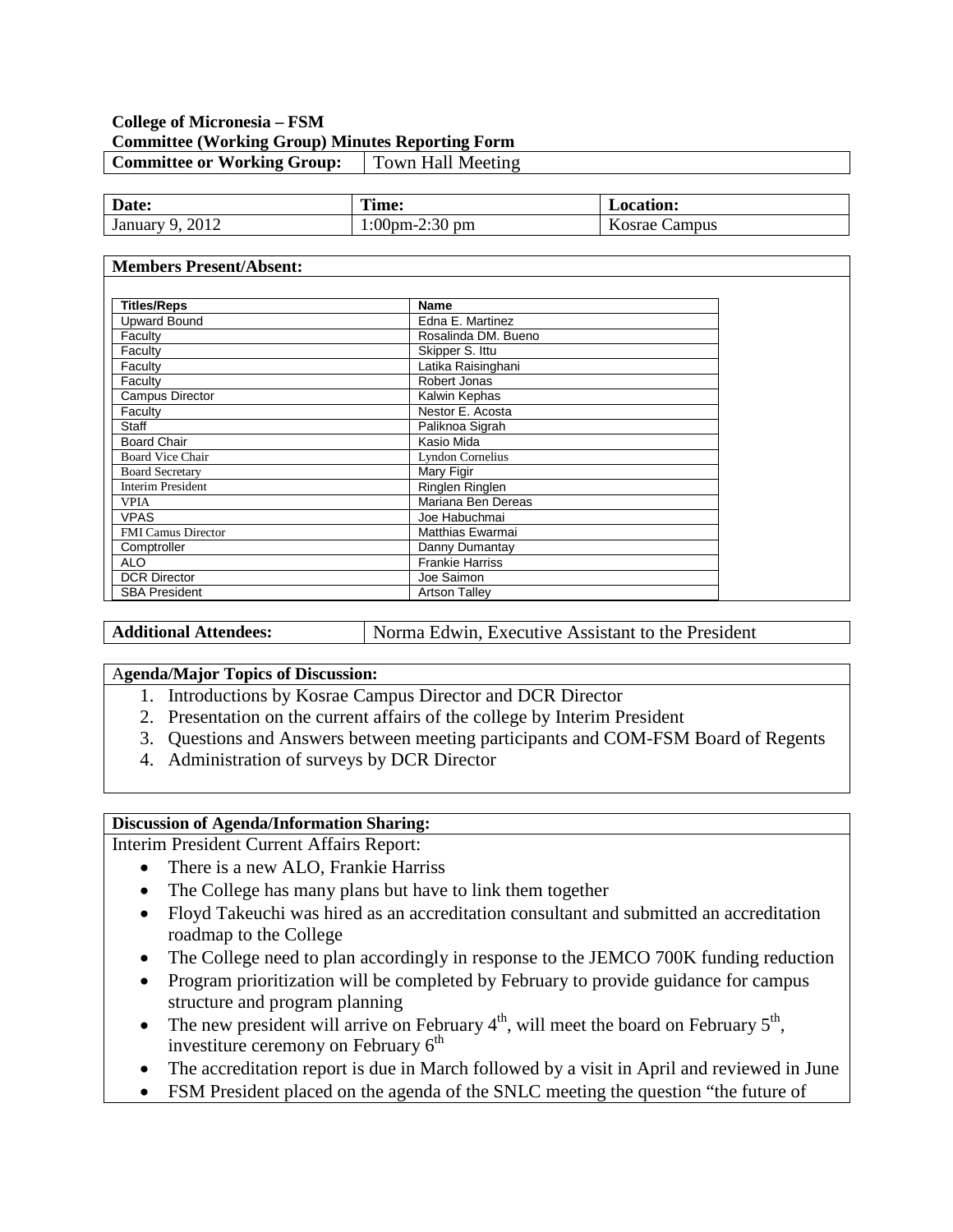COM-FSM"

- The strategies the FSM is using to utilize the 700K reallocation
- Campus directors as stakeholder managers will meet with each state leaders to determine state needs

Questions and Answers:

Q - Robert Jonas asked if Ringlen will return to his position as VPSS

A – Ringlen answered yes, and talked about his recommendation to merge the VPIA and VPSS positions with a realized saving of \$50K - \$100K

Q – Skipper Ittu asked about sample of college program that is not supporting itself A – VPIA answered that the Media Studies Program was a sample of a closed program that can't support itself.

Q – Palik Sigrah asked about Ringlen's comment about communication that need to be improved by as recommended by WASC.

A – Ringlen answered that the reduction of the number of standing committees from 19 to 9 is one way the college responded to this recommendation.

Q – Dokowe George asked if we are to keep FSM-FMI

A – Ringlen answered that FSM-FMI is totally funded by the FSM National Government

Q – Robert Jonas requested support for the ACE program. They have no resources and tutors. Just instructors

Q – Artson Talley asked if we are focusing on JEMCO resolutions or WASC recommendation A – The college is responding to both at once

Q – Latika noted that the need program, courses and distance education consultation.

A – VPIA will be working with them

Q – Dr. Verma asked for the job audit recommendations in regards to the researcher job description

A – The College is still reviewing the recommendations while it awaits directions for the future of the college from the FSM leadership

## **Comments/Upcoming Meeting Date & Time/Etc.:** To be announced by the Board

## **Handouts/Documents Referenced:**

|  | <b>Prepared by:</b> | Joseph Saimon | <b>Date Distributed:</b> | 01/20/2012 |
|--|---------------------|---------------|--------------------------|------------|
|--|---------------------|---------------|--------------------------|------------|

**Approval of Minutes Process & Responses:**